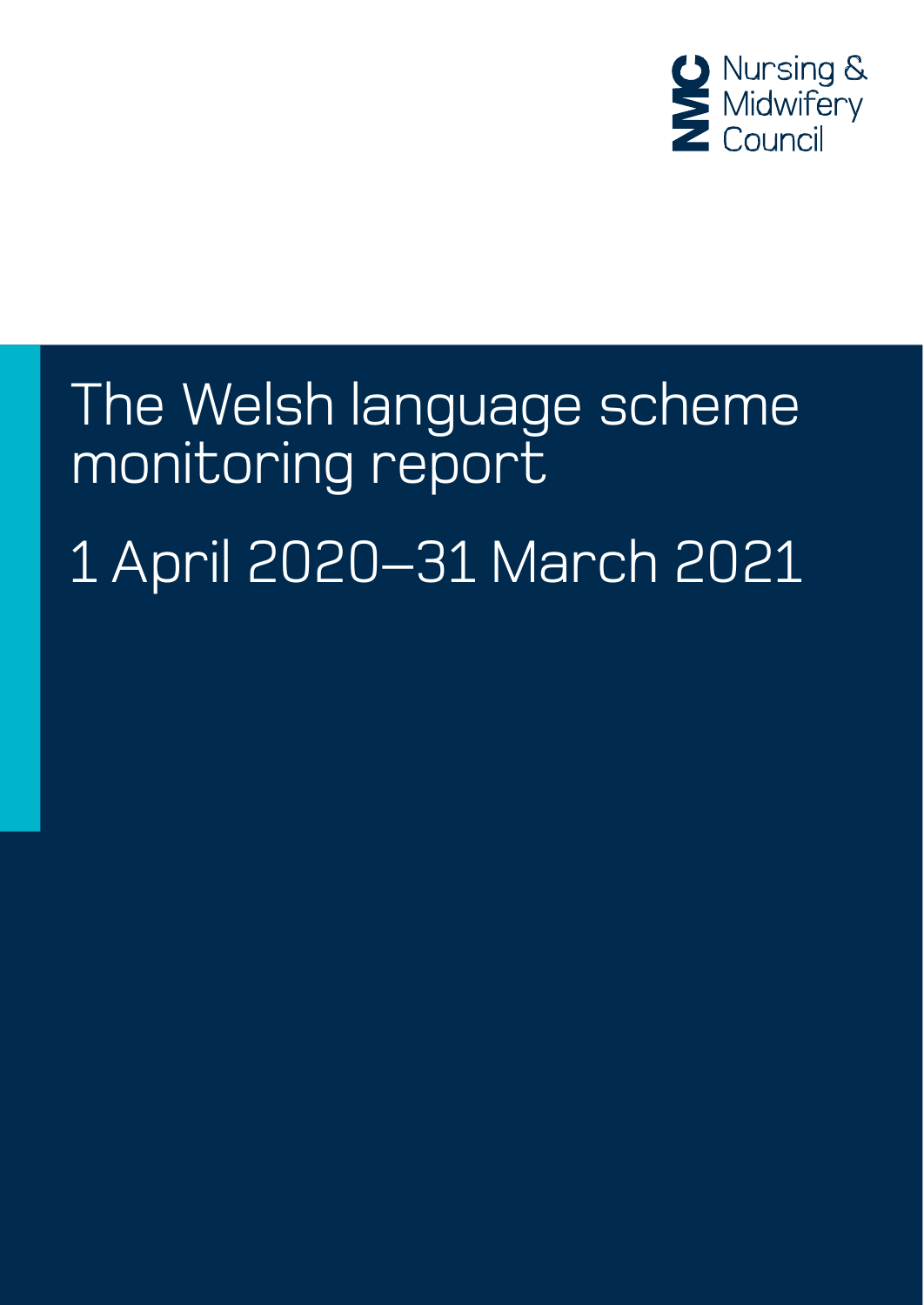### **About us**

Our vision is safe, effective and kind nursing and midwifery that improves everyone's health and wellbeing. As the professional regulator of almost 732,000 nursing and midwifery professionals, we have an important role to play in making this a reality.

Our core role is to **regulate**. First, we promote high education and professional standards for nurses and midwives across the UK.. Second, we maintain the register of professionals eligible to practice. Third, we investigate concerns about nurses, midwives and nursing associates – something that affects less than one percent of professionals each year. We believe in giving professionals the chance to address concerns, but we'll always take action when needed.

To regulate well, we **support** our professions and the public. We create resources and guidance that are useful throughout people's careers, helping them to deliver our standards in practice and address new challenges. We also support people involved in our investigations, and we're increasing our visibility so people feel engaged and empowered to shape our work.

Regulating and supporting our professions allows us to **influence** health and social care. We share intelligence from our regulatory activities and work with our partners to support workforce planning and sector-wide decision making. We use our voice to speak up for a healthy and inclusive working environment for our professions.

#### **Governance of our Welsh language work**

Members of the Council, the Executive team and all employees play a part in delivering our Welsh language scheme. Key responsibilities are set out below:

- The Council is responsible for setting and overseeing our overall strategy.
- The Executive team is responsible for implementing our strategy and for setting internal policies and business plans that support the delivery of the Welsh language scheme.
- The Executive Director of People and Organisational Effectiveness has overall responsibility for the delivery of the Welsh language scheme, while our Chief Executive is currently the executive lead for Wales.
- The Policy and Legislation teams are responsible for monitoring legislative change and the impact on our business planning in relation to compliance with the Welsh Language Act 1993.
- The Equality Diversity and Inclusion (EDI) team is responsible for Welsh language awareness and supporting our employees to feel confident and competent complying with our Welsh language scheme.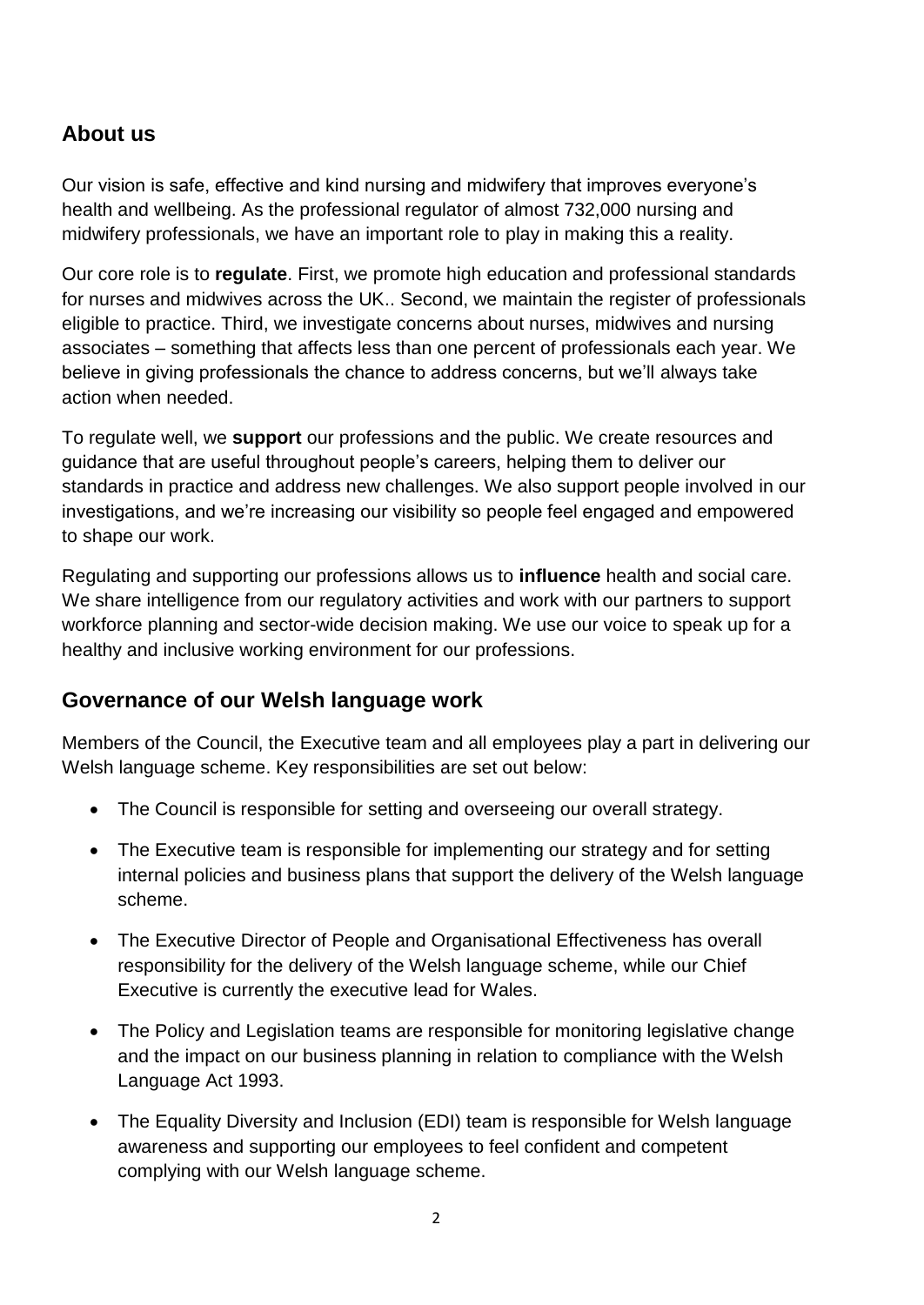### **Our commitment to Welsh language**

In accordance with Section 21 of the Welsh Language Act 1993, we are clear about the need to treat Welsh and English equally in the conduct of public business and the administration of justice in Wales, as far as is appropriate in the circumstances and reasonably practicable. Our Welsh language scheme was approved by the Welsh Language Board in January 2011.

The aim of this annual monitoring report is to summarise our progress in implementing our Welsh language scheme during the period 1 April 2020 to 31 March 2021, in compliance with the requirement of the Welsh Language Commissioner. A summary report (based on questions from the Welsh Language Commissioner's Office) is set out in Annexe 1.

We're committed to consistent compliance with our Welsh language scheme, and engaging with the Welsh Language Commissioner and others to be responsive and informed as we develop our approach to meeting the needs of Welsh speakers. This report sets out our work in this area, and will be accessible to customers through public discussion at a Council session as well as being published on our website, in line with previous years.

## **Recent activity**

In 2020 our Director of Professional Regulation Emma Broadbent was the lead director for Wales. Our Chief Executive and Registrar Andrea Sutcliffe is currently the lead director for Wales. During the reporting period colleagues from across the organisation held a number of meetings and events with key stakeholders in Wales. Some examples include:

- Hosting stakeholder roundtables with midwifery, nursing and regulatory partners in Wales to explore the impact of the pandemic on nursing and midwifery, alongside exploring broader themes, such as EDI, and NMC activity.
- Hosting a webinar for students in partnership with Health Education and Improvement Wales, Council of Deans of Health and the Chief Nursing Office to explain the changes to the NMC's emergency standards in January 2021 and how they have been implemented across the UK.
- Continuous engagement with other professional and system regulators in Wales to ensure regulatory alignment, this includes attending and contributing to Healthcare Inspectorate Wales' Healthcare summit.
- Working closely with former and interim Chief Nursing Officer and their team, such as on our post-registration standards consultation, our review of our education programme standards and the introduction of our emergency and recovery standards.
- Conducting virtual visits to Wales to learn about the experiences of our registrants, such as visiting Asylum Health Team at Swansea Bay.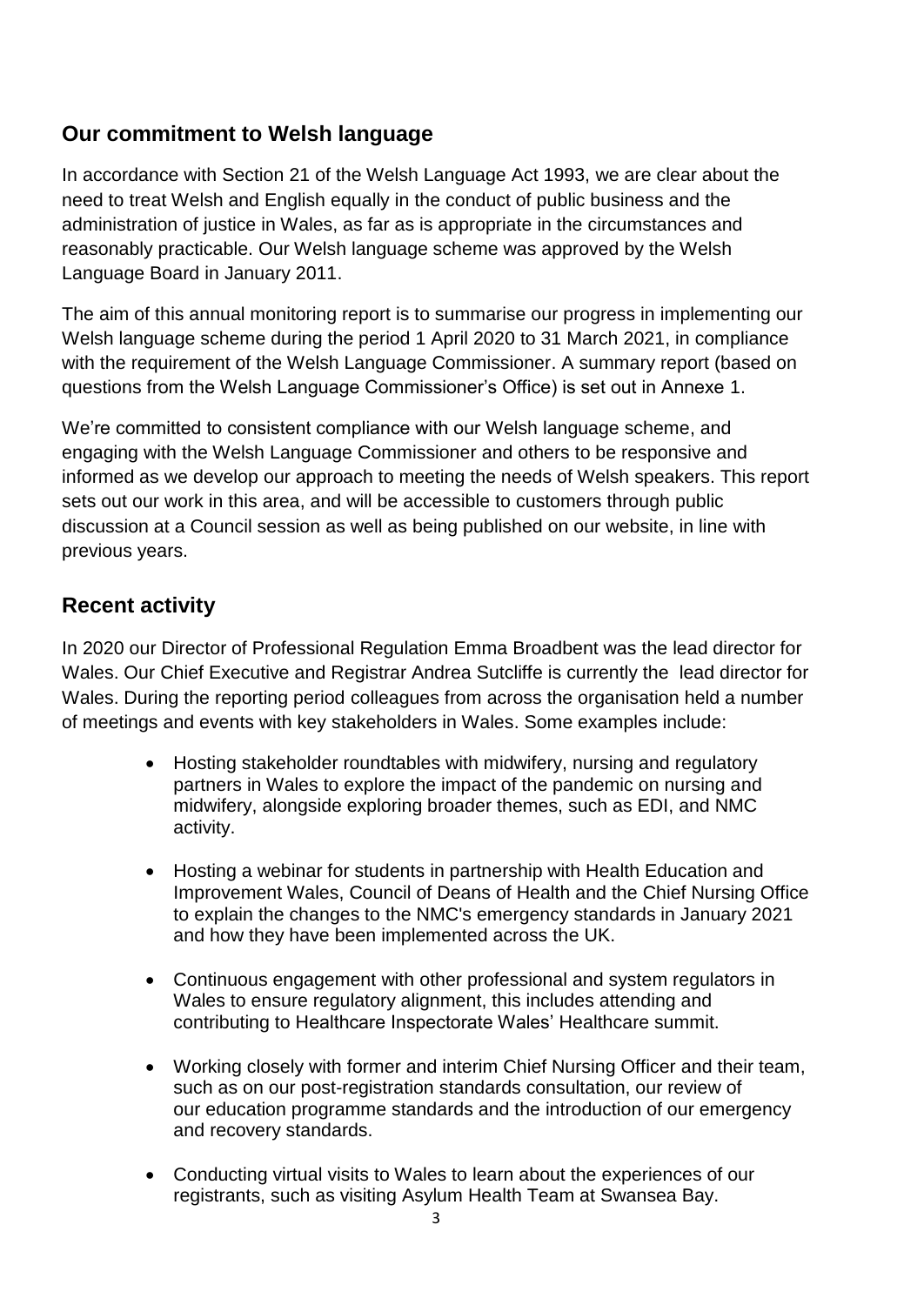- Hosting events for registrants in Wales about our key programmes of activity. These events have been hosted in partnership with stakeholder organisations in Wales.
- The NMC have produced an animation on our midwifery standards based on feedback from parents in Wales to ensure the public understand the impact of the standards on care.

Jacqui Williams, our Senior Midwifery Advisor has met regularly with the Lead Midwives for Education in Wales as well as having monthly catch ups with Karen Jewell, Nursing Officer for Maternity and Early Years, Office of the CNO Wales. Jacqui has also attended a number of All Wales stakeholder events as they prepare for their new programmes.

Kristian Garsed, our Regulation Advisor for Wales in the Employer Link Service has been learning Welsh since May 2020 as a professional development commitment to the role. Kristian has also been providing:

- Regular bespoke written updates to all Executive Nurse Directors in the NHS in Wales, informing them of key changes and developments regarding the NMC's regulatory response to the Covid 19 pandemic.
- Virtual face-to-face regulatory updates / workshops for employers in Wales upon request highlighting and exploring the changes to how we regulate our professions introduced in response to the pandemic.
- Routine support to all employers of our nursing and midwifery professionals in Wales across health and care and the independent sector, in the form of *ad hoc* regulatory advice, information and learning opportunities.
- And establishing and maintaining a regular forum for the NMC, GMC, GPhC and GDC in Wales and HIW to share information, intelligence, policy considerations and shared stakeholder engagement priorities during the pandemic.

In May 2020, our CEO worked with the Welsh Government to acknowledge social care nurses in a [joint letter](https://www.nmc.org.uk/news/news-and-updates/nmc-joins-welsh-government-to-thank-social-care-nurses) and in November 2020 we responded to Healthcare Inspectorate Wales' [National Review of Maternity Services.](https://www.nmc.org.uk/news/news-and-updates/response-to-hiw-national-review-of-maternity-services/) Both responses were posted to the NMC website and shared on our internal social media platform, Workplace.

We launched a [new EDI web hub](https://www.nmc.org.uk/about-us/equality-diversity-and-inclusion/equality-updates/) last October and we ensured we had a dedicated page, in Welsh first and then English, for our Welsh Language Scheme.

We also continued to carefully consider Welsh language and the needs of Welsh speakers as part of our ongoing response to the Covid-19 pandemic, including continuing to work in collaboration with the Chief Nursing Officer for Wales to ensure our approach was aligned with their ongoing activity in this area. We ensured that communication about our emergency education programme standards were sent in both English and Welsh to educators in Wales and were [published](https://www.nmc.org.uk/globalassets/sitedocuments/education-standards/welsh-current-emergency-and-recovery-programme-standards.pdf) in Welsh for students on our online Covid-19 web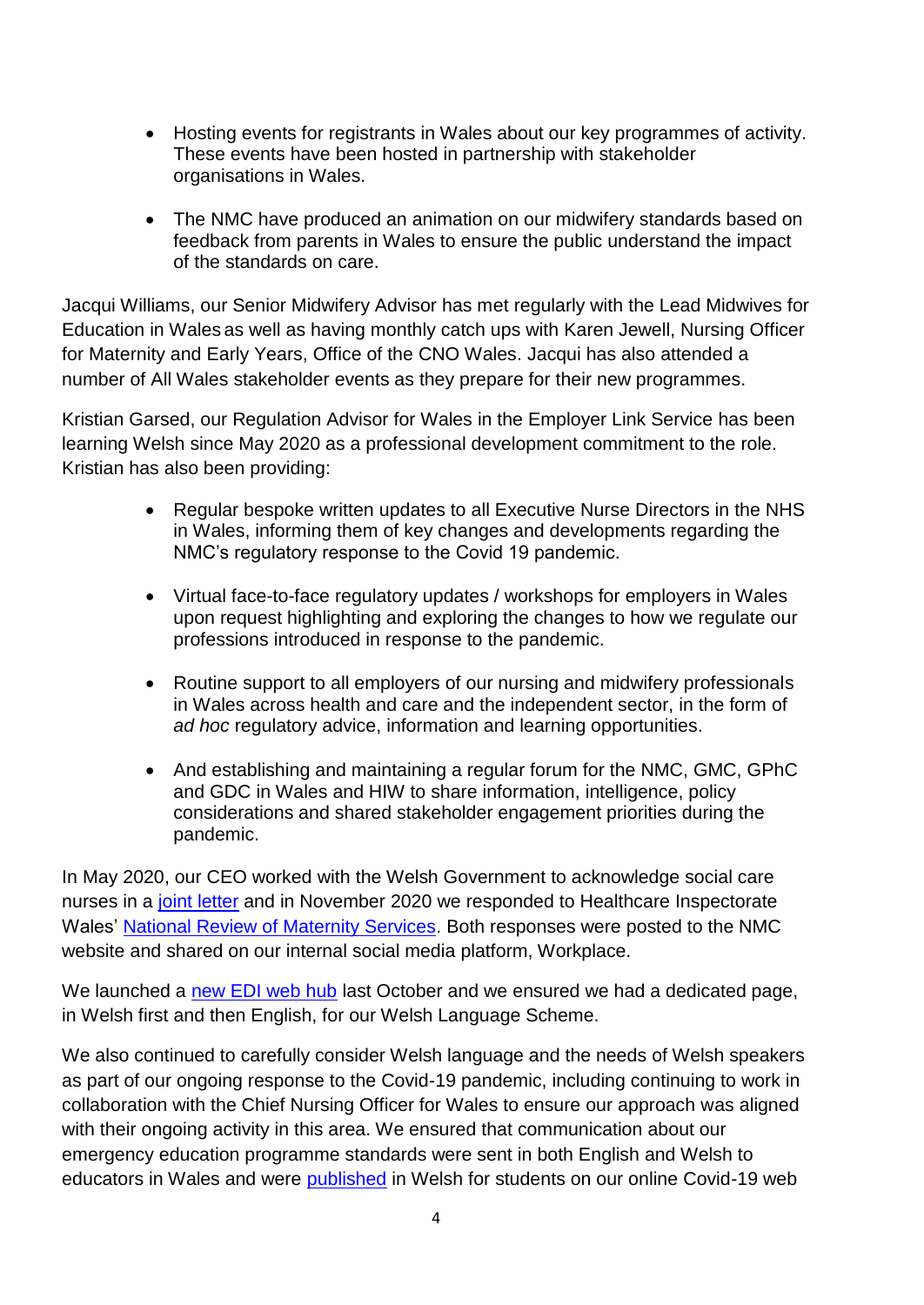hub. Other key documents, such as our guidance on revalidation during Covid-19, were also [available](https://www.nmc.org.uk/globalassets/sitedocuments/revalidation/how-to-revalidate-during-covid-19---welsh.pdf) on our website in Welsh. As with all of our standard equality impact assessments we have a dedicated area to assess the impact of activity on Welsh Language speakers. Although the activity falls out of the reporting period, our most recent regulatory Covid-19 equality impact assessment was [published](https://www.nmc.org.uk/globalassets/sitedocuments/eqias/covid-19-eqia-version-5.pdf) in July 2021 and our Welsh Language assessment can be seen in section 5.

#### **Welsh language standards**

We have, with the other professional regulators, worked closely with the Welsh Government on its new Welsh language standards and welcomed the opportunity to [respond](https://www.nmc.org.uk/globalassets/sitedocuments/consultations/nmc-responses/2020/nmc-response-to-consultation-on-welsh-language-standards-healthcare-regulators-regulations---english.pdf) to their consultation in 2020. This activity has provided us with the opportunity to review our compliance with our existing Welsh language scheme and better understand how we currently meet the needs of Welsh speakers.

In our [response](https://www.nmc.org.uk/globalassets/sitedocuments/consultations/nmc-responses/2016/nmc-response-consultation-welsh-language-standards-healthcare.pdf) to the 2016 Welsh language proposals we affirmed our support for the Welsh Government's ambition to nurture and grow the use of the Welsh language within Wales. We also said that we were happy to work to achieve this goal, and that we wanted all relevant NMC services to be accessible to all parts of the community, including Welsh speakers. This remains our position and affirms our fundamental organisational values – that we are fair, kind and collaborative.

Having engaged with relevant parts of the NMC in addition to our partner regulators, our view of the proposed standards was that they are probably manageable. However, as we originally stated in our 2016 response, we still believe that there needs to be clarity around the scope, extent and application of these standards. Without this clarity it will be difficult for us to accurately assess the impact of the standards and plan for compliance. We set out some of the key areas in our response where we believe more clarity is needed. We look forward to continuing to work with the Welsh Government on this consultation.

# **A strategic priority**

In our 2020-2025 Strategy, published in April 2020, we made it clear that 'we need strong links across the four countries of the UK and an appreciation of the diverse political, service delivery and workforce planning contexts', and we committed to 'review and develop our presence' in Wales and other parts of the UK.

Our accompanying new values and behaviours framework will underpin our approach to Welsh language compliance, as set out below:

- **Fair** we will ensure people interacting with our services will have fair opportunities to access information in Welsh, and will be able to trust our commitment to our Welsh language scheme.
- **Kind** we value people who use the Welsh language, and we will be respectful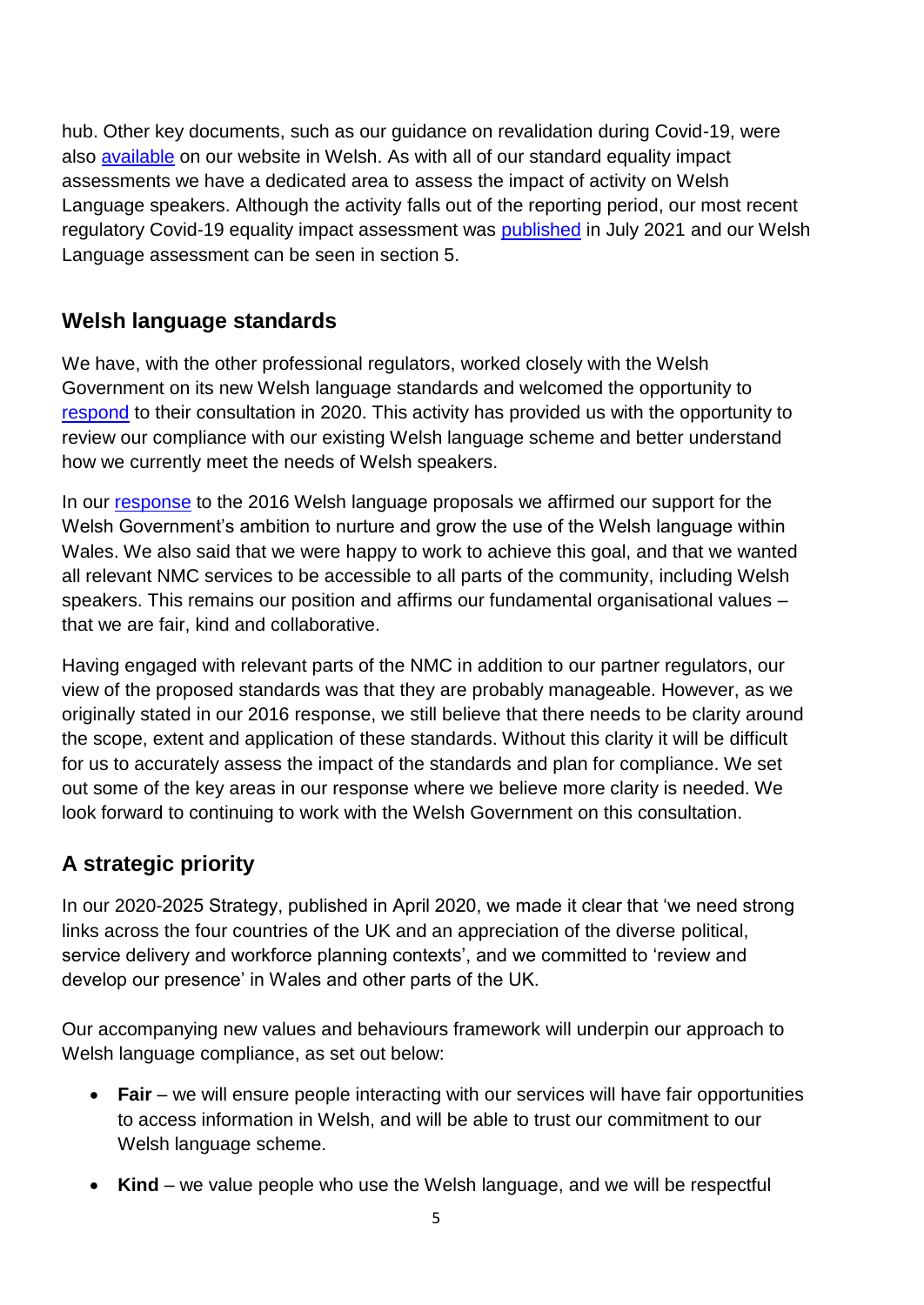when dealing with Welsh language requests. We will strive to ensure Welsh language speakers feel included and confident to engage with us in Welsh.

- **Collaborative** we will invest in our existing relationships, including with the Welsh Language Commissioner, and engage with wider Welsh communities, recognising we're at our best when we work well with others.
- **Ambitious** we will be open to new ways of meeting our Welsh language requirements, and will always aim to do our best for Welsh language speakers**.**

#### **Key actions for the next year**

Over the next year, we'll focus our efforts on:

- 1. Setting out our commitment and approach to Welsh language parity in our updated EDI plan by the end of 2021
- 2. Broadening our engagement with, and understanding of, the needs of professionals and people who use services in Wales
- 3. Embedding a systematic approach to Welsh language compliance across the organisation using our established governance processes.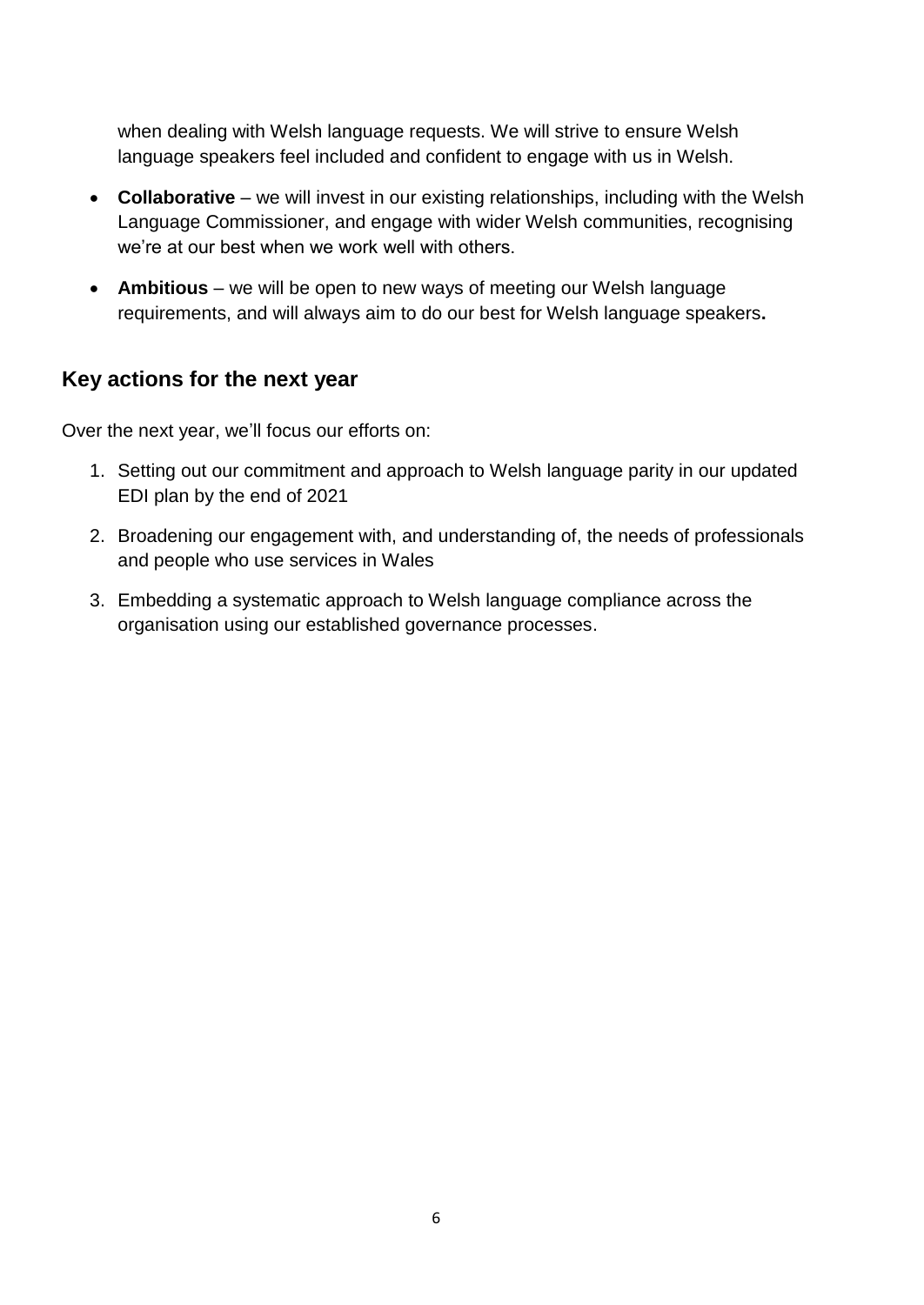# **Annexe 1: Summary report of the implementation of the Welsh language scheme from 1 April 2020 to 31 March 2021**

| <b>Requested information</b>                                                                                                                                                                                   | <b>Our work</b>                                                                                                                                                                                                                                                                                                                                                                                                              |  |
|----------------------------------------------------------------------------------------------------------------------------------------------------------------------------------------------------------------|------------------------------------------------------------------------------------------------------------------------------------------------------------------------------------------------------------------------------------------------------------------------------------------------------------------------------------------------------------------------------------------------------------------------------|--|
| <b>Policy impact assessment</b>                                                                                                                                                                                |                                                                                                                                                                                                                                                                                                                                                                                                                              |  |
| Number and percentage<br>of policies (including<br>those that were<br>reviewed or revised)<br>where consideration<br>was given to the effects<br>the policy would have<br>on the use of the Welsh<br>language. | Welsh language considerations are embedded in our education and<br>proficiency standards development process. We have Welsh<br>language documents available at all key stages of consultation, such<br>as draft standards and consultation questions, and we offer the<br>option of responding to our consultations in Welsh.                                                                                                |  |
|                                                                                                                                                                                                                | We also provide opportunities for Welsh speakers to be fully<br>involved in the external engagement events we hold in Wales as<br>part of this process through the provision of simultaneous translation<br>service, event documentation, signage etc. Unfortunately however<br>due to the Covid-19 pandemic we were unable to hold any such<br>events anywhere in the UK, including Wales, during this reporting<br>period. |  |
|                                                                                                                                                                                                                | Feedback and evidence on the impact on Welsh speakers is also<br>captured as part of our equality impact assessment work for our<br>standards. A full equality impact assessment is an essential part of<br>all of our standards development projects and they are routinely<br>published at the end of each project.                                                                                                        |  |
|                                                                                                                                                                                                                | During the reporting period this approach was followed during the<br>ongoing work on the review of our Post-registration education and<br>proficiency standards (the formal launch of the consultation itself<br>occurred very shortly after this reporting period concluded).                                                                                                                                               |  |
| Example of an<br>assessment deemed to<br>have an impact on the<br>use of the Welsh<br>language and details of<br>how the policy was<br>amended as a result.                                                    | We have not undertaken any impact analysis which resulted in an<br>amendment to a proposed or existing policy during this reporting<br>period.                                                                                                                                                                                                                                                                               |  |
| <b>Publications</b>                                                                                                                                                                                            |                                                                                                                                                                                                                                                                                                                                                                                                                              |  |
| Number of publications<br>available to the public                                                                                                                                                              | We have 984 publications on the website.                                                                                                                                                                                                                                                                                                                                                                                     |  |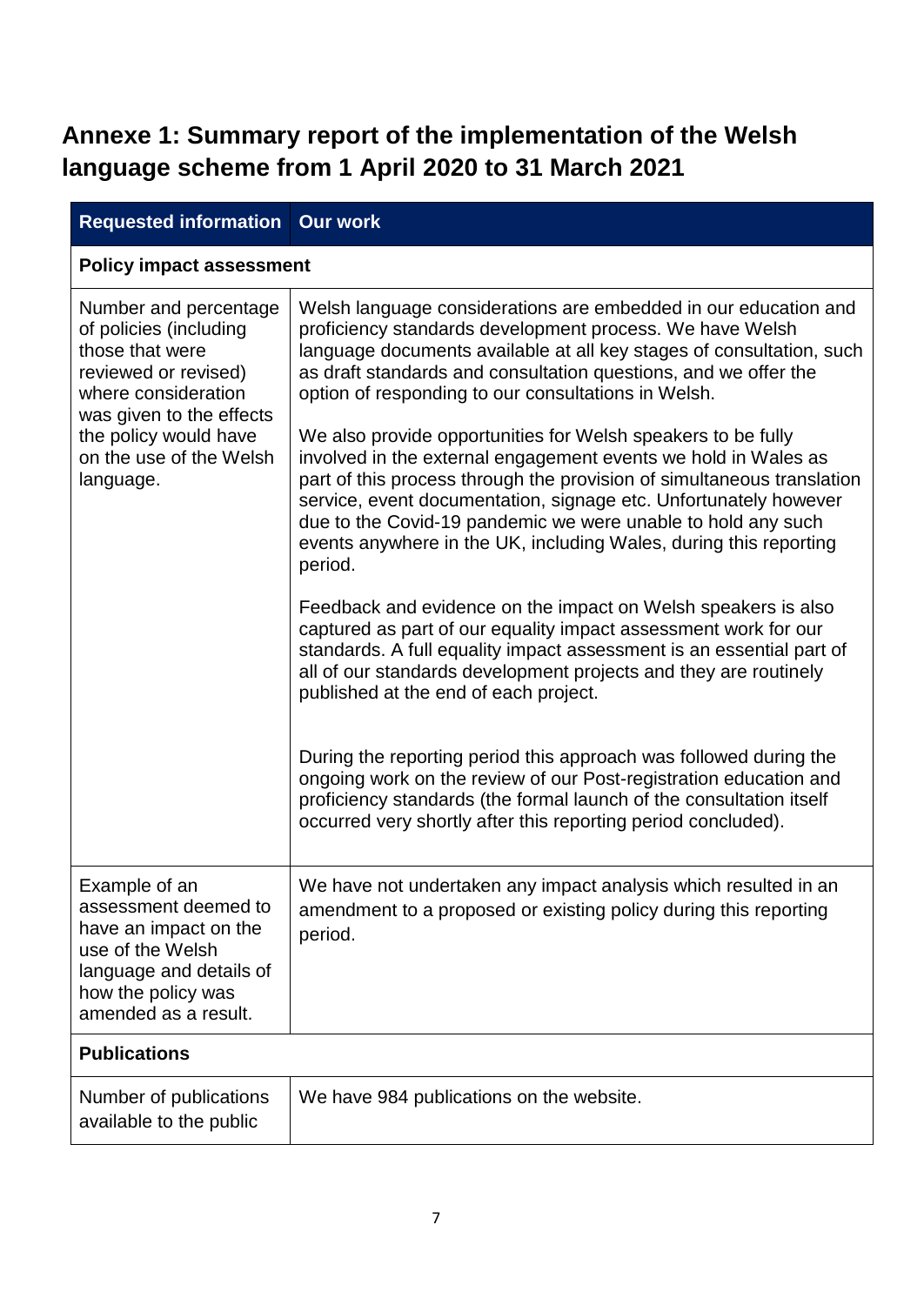| Number of publications<br>available to the public in<br>Welsh                                                | There are 128 documents on the website in Welsh including annual<br>reports, standards documents, revalidation documents and<br>education standards documents.<br>This is in line with our Welsh language scheme that says information<br>aimed at patients and members of the public will be available in<br>English and Welsh. Standards, guidance and other technical or<br>specialised material aimed at professionals and not directly at the<br>public is published in English.<br>However, we offer a translation into Welsh on request. In addition to<br>our scheme requirements we translate materials when we engage<br>with the Welsh-speaking public, for example our consultation<br>materials and documents for engagement events in Wales. |  |
|--------------------------------------------------------------------------------------------------------------|------------------------------------------------------------------------------------------------------------------------------------------------------------------------------------------------------------------------------------------------------------------------------------------------------------------------------------------------------------------------------------------------------------------------------------------------------------------------------------------------------------------------------------------------------------------------------------------------------------------------------------------------------------------------------------------------------------------------------------------------------------|--|
| <b>Complaints</b>                                                                                            |                                                                                                                                                                                                                                                                                                                                                                                                                                                                                                                                                                                                                                                                                                                                                            |  |
| Number of all<br>complaints received<br>about the conduct of<br>practitioners in Wales                       | We had 198 referrals in relation to a registered nurse, midwife or<br>nursing associate with a registered address in Wales from April 2020<br>to March 2021.                                                                                                                                                                                                                                                                                                                                                                                                                                                                                                                                                                                               |  |
| Number of complaints<br>received in Welsh about<br>the conduct of<br>practitioners in Wales                  | From April 2020 to March 2021, we received a total of 5,547 new<br>referrals. 198 of these related to practitioners whose registered<br>home address was in Wales. Having checked our records, we did<br>not receive any new referrals in Welsh.                                                                                                                                                                                                                                                                                                                                                                                                                                                                                                           |  |
| Number of complaints<br>received related to the<br>Council's compliance<br>with its Welsh language<br>scheme | The Customer Enquiries and Complaints team received no<br>corporate complaints in relation to the NMC's compliance with the<br>Welsh language scheme in the reporting period 2020 - 2021.                                                                                                                                                                                                                                                                                                                                                                                                                                                                                                                                                                  |  |
| <b>Website</b>                                                                                               |                                                                                                                                                                                                                                                                                                                                                                                                                                                                                                                                                                                                                                                                                                                                                            |  |
| Percentage of the<br>organisation's website<br>that is available in<br>Welsh                                 | Less than one per cent.<br>We have one main introduction page in Welsh on the website,<br>accessed through a 'Cymraeg' button in the navigation bar. We<br>periodically update this page. In the financial year 2020/2021 that<br>page received 3,139 views.<br>https://www.nmc.org.uk/about-us/our-role/ein-rol/<br>We also have one page on our Welsh language scheme here:                                                                                                                                                                                                                                                                                                                                                                              |  |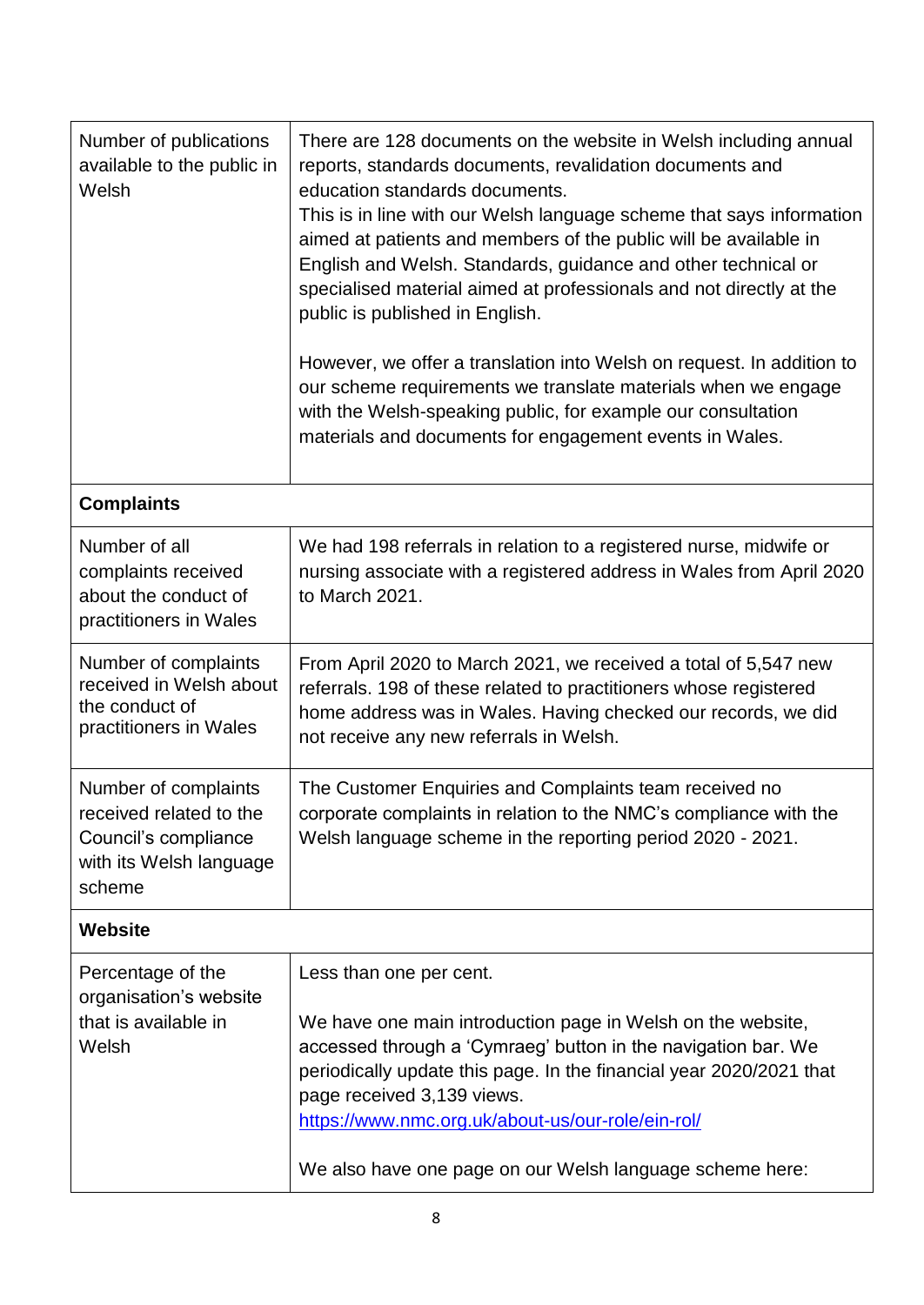| Evidence relating to any                                                                                                                                                                                                                         | https://www.nmc.org.uk/about-us/equality-diversity-and-<br>inclusion/welsh-language-scheme/<br>We offer a translation into Welsh on request.<br>We are beginning work on redeveloping our website. This                                                                                                                                                                                                 |  |
|--------------------------------------------------------------------------------------------------------------------------------------------------------------------------------------------------------------------------------------------------|---------------------------------------------------------------------------------------------------------------------------------------------------------------------------------------------------------------------------------------------------------------------------------------------------------------------------------------------------------------------------------------------------------|--|
| plans to improve or<br>increase the Welsh<br>Language provision on<br>the website                                                                                                                                                                | programme will consider Welsh language website provision<br>including ways to meet the needs of Welsh language speakers.<br>We're currently carrying out discovery research in 2021 which will<br>actively seek out the views and needs of Welsh language speakers.<br>We'll take these needs into consideration when developing the new<br>website.                                                    |  |
| Evidence relating to the<br>process used to ensure<br>that existing content,<br>updates and new<br>content, complies with<br>the requirements of the<br>Welsh language<br>scheme (if the process<br>is different to that<br>reported in 2018-19) | Whenever a publication is produced, an assessment is taken by the<br>Corporate communications team as to whether a Welsh version also<br>needs to be produced for that particular publication.                                                                                                                                                                                                          |  |
| <b>Promotion of Welsh language services</b>                                                                                                                                                                                                      |                                                                                                                                                                                                                                                                                                                                                                                                         |  |
| Information about<br>methods used to<br>promote the<br>organisation's Welsh<br>language services and<br>evidence of any<br>subsequent increase in<br>the public's use of the<br>services.                                                        | There is a page on our website dedicated to giving details of our<br>Welsh language scheme, including the services we offer. Also see<br>information above regarding our Welsh language documents and<br>publications.<br>We have had no requests in the contact centre to translate nor any<br>complaints about not having items translated.                                                           |  |
| Information about<br>methods used to assess<br>the quality of the<br>organisation's Welsh<br>language services (e.g.<br>by assessing the                                                                                                         | While we haven't had any customer feedback mentioning Welsh<br>language, we assess the experience of existing users by invitation to<br>our customer feedback surveys. Customers rate their satisfaction<br>and have the opportunity to leave additional comments, such as<br>feedback on Welsh language communications. Quantitative and<br>qualitative analysis of responses are captured in customer |  |